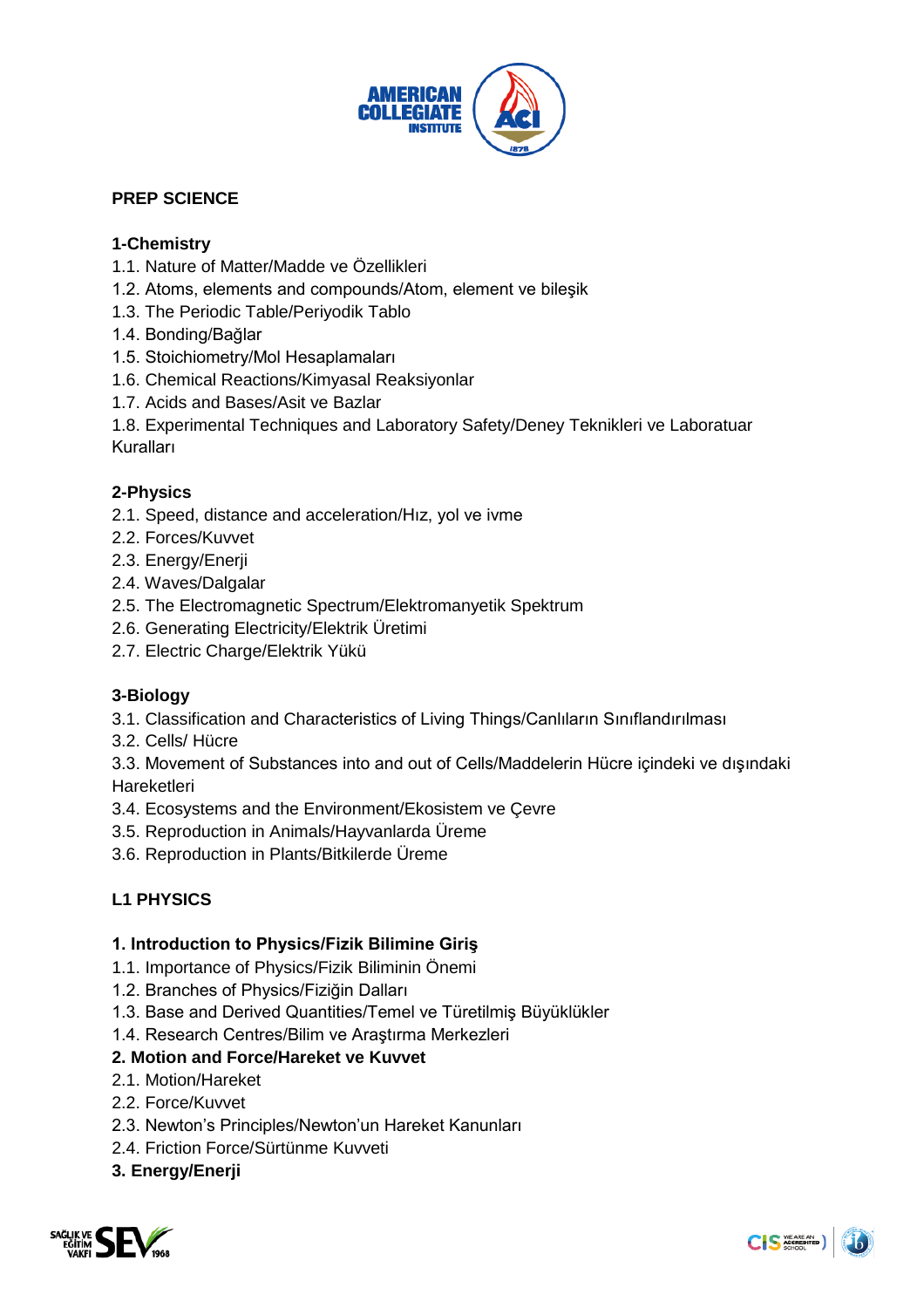

- 3.1. Work, Power and Energy/İş, Güç ve Enerji
- 3.2. Mechanical Energy/Mekanik Enerji
- 3.3. Conservation and Transformation of Energy/Enerjinin Korunumu ve Dönüşümü
- 3.4. Efficiency/Verim
- 3.5. Energy Resources/Enerji Kaynakları

## **4. Heat and Temperature/Isı ve Sıcaklık**

- 4.1. Heat and Temperature/ Isı ve Sıcaklık
- 4.2. Phase Changes/ Hal Değişimleri
- 4.3. Heat Transfer Methods and Rate of Change of Energy/Isı iletim yolları ve Isının yayılma hızı
- 4.4. Expansion/Genleşme

## **5. Matter and Its Properties/Madde ve Özellikleri**

- 5.1. Matter and Density/Madde ve Yoğunluk
- 5.2. Strength/Dayanıklılık
- 5.3. Adhesion and Cohesion/Adezyon ve Kohezyon

## **6. Electrostatic/Elektrostatik**

6.1 Electric Charges/Elektrik yükleri

# **L1 CHEMISTRY**

## **1. Chemistry as a Science/Kimya Bilimi**

- 1.1. Alchemy/Simyadan Kimyaya
- 1.2. Branches of Chemistry/Kimyanın Uğraş Alanları ve Dalları
- 1.3 Symbolic Language of Chemistry/Kimyanın Sembolik Dili
- 1.4 Laboratory Safety/Kimya Uygulamalarında İş Sağlığı ve Güvenliği

## **2. Atom ve Periyodik Sistem/Atom and Periodic System**

- 2.1. Atomic Models/Atom Modelleri
- 2.2. Atomic Structure/Atomun Yapısı
- 2.3. Periodic System/Periyodik Sistem

## **3. Kimyasal Türler Arası Etkileşimler/Interactions between Chemical Species**

- 3.1. Chemical Species/Kimyasal Türler
- 3.2. Classification of interactions between chemical species/Kimyasal türler arası
- etkileşimlerin sınıflandırılması
- 3.3. Intramolecular Forces/Güçlü Etkileşimler
- 3.4. Intermolecular Forces/Zayıf Etkileşimler
- 3.5. Physical and Chemical Changes/Fiziksel ve Kimyasal Değişimler

## **4. States of Matter/Maddenin Halleri**

- 4.1. Physical States of Matter/Maddenin fiziksel halleri
- 4.2. Solids/Katılar
- 4.3. Liquids/Sıvılar
- 4.4. Gases/Gazlar
- 4.5. Plasma/Plazma

# **5. Chemistry and Nature**

- 5.1. Water and Life/Su ve Hayat
- 5.2. Environmental Chemistry/Çevre Kimyası

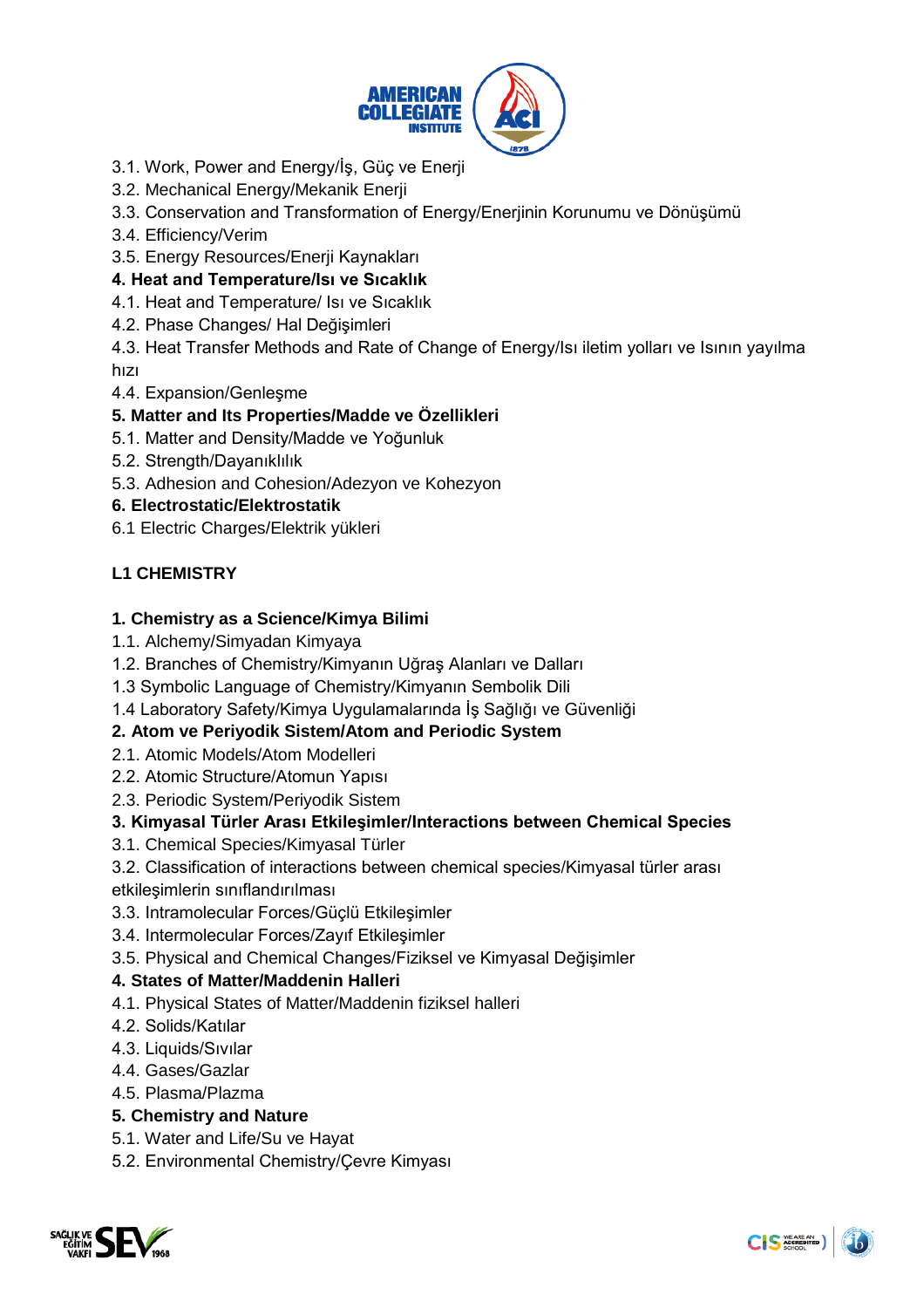

# **L1 BIOLOGY**

# **1. Life Science Biology/Yaşam Bilimi Biyoloji**

- 1.1. The scientific method/Bilimsel yöntem basamakları
- 1.2. Shared characteristics of organisms/Canlıların ortak özellikleri

# **2. Components of Organisms/Canlıların Yapısında Bulunan Temel Bileşikler**

2.1. Inorganic compounds (Water, acids, bases, salt, minerals)/İnorganic Bileşikler (Su, asitler, bazlar, tuz, mineraller)

2.2. Organic compounds (Carbohydrates, Lipids, Proteins, Enzymes, Hormones, Vitamins, Nucleic acids, ATP)/Organik Bileşikler (Karbonhiratlar, Yağlar, Proteinler, Enzimler, Hormonlar, Vitaminler, Nükleik Asitler, ATP)

## **3. The Cell/Hücre**

3.1. Transport through the cell membrane/Hücre zarından madde geçişi

3.2. The Organelles of The Cell/Hücrenin Organelleri

## **4. Classification of Organisms/Canlılar Dünyası ve Sınıflandırılması**

4.1. Classification Units/Sınıflandırma Birimleri

4.2. Classification of organisms (Bacteria-Archaea- Protists-Fungi-Plants-Animals- Virus)/ Canlıların sınıflandırılması (Bakteriler- Arkeler- Protista- Mantarlar- Bitkiler- Hayvanlar-Virüsler)

# **L2 PHYSICS**

## **1. Waves/Dalgalar**

1.1. Fundamental concepts about waves/Dalgalar hakkında temel kavramlar

1.2. Water waves/Su dalgaları

# **2. Optics/Optik**

- 2.1. Illumination/Aydınlanma
- 2.2. Reflection/Yansıma
- 2.3. Refraction/Kırılma
- 2.4. Lenses/Lensler

## **3. Electricity and Magnetism/Elektrik ve Manyetizma**

- 3.1. Properties of electric charges/Elektrik yüklerinin özellikleri
- 3.2. Electric current, resistance, potential difference/Elektrik akımı, direnç ve potansiyel fark
- 3.3. Kirchhoff's rules/Kirchhoff yasaları
- 3.4. Electrical energy and electrical power/Elektriksel enerji ve elektriksel güç
- 3.5. Magnets and magnetic field/Mıknatıslar ve manyetik alan

## **4. Pressure and Buoyancy/Basınç ve Kaldırma Kuvveti**

4.1. Pressure of solids and liquids/Katıların ve sıvıların basıncı

4.2. The relationship between the velocity and pressure of fluids/Akışkanların hızları ve basınçları arasındaki ilişki

4.3. Buoyant force/Kaldırma kuvveti

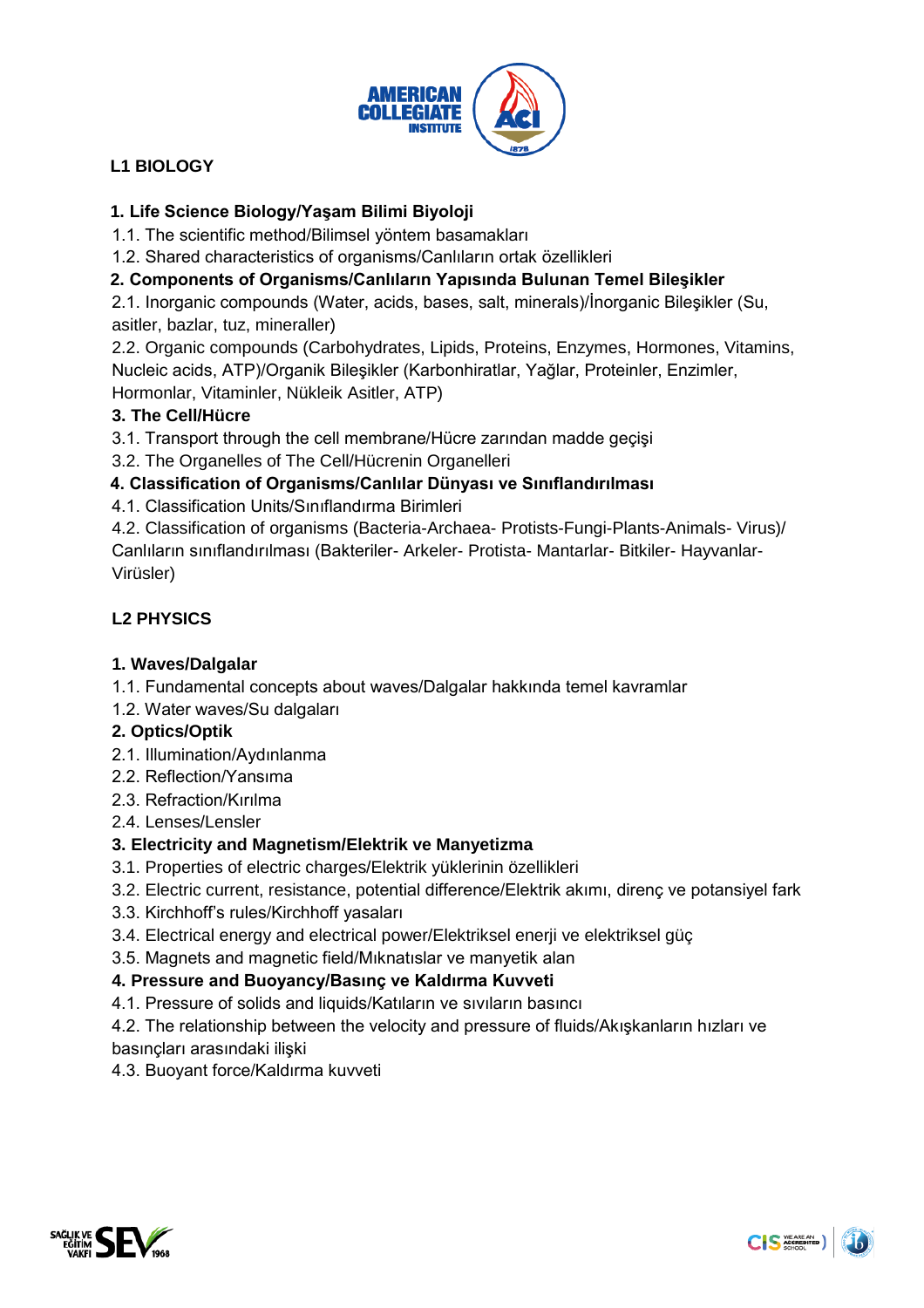

# **L2 CHEMISTRY**

## **1. The mole concept and stoichiometry/Mol kavramı ve hesaplamalar**

- 1.1. Mole conversions/Mol çevirmeleri
- 1.2. Types of rections/Reaksiyon Çeşitleri
- 1.3. Stoichiometric calculations/Reaksiyonlarda mol hesaplamaları
- 1.4. Empirical Molecular Formula/Basit formul Molekül Formulu
- 1.5. Percent yield/Yüzde verim

## **2. Mixtures/Karışımlar**

- 2.1. Classification of mixtures/Karışımların sınıflandırılması
- 2.2. Solute-solvent interactions/Çözünme olayı
- 2.3. Concentration units/Derişim hesaplamaları
- 2.4. Colligative properties of solutions/Çözeltilerin koligatif özellikleri
- 2.5. Separation techniques/Ayırma teknikleri

#### **3. Acids and bases/Asitler ve Bazlar**

- 3.1. Properties of acids and bases/Asit ve bazların özellikleri
- 3.2. Acid base reactions/Asit-Baz tepkimeleri
- 3.3. Acids and bases in industry/Endüstride asit ve bazlar
- 3.4. Salts/Tuzlar

## **4. Energy in industry and living things/Canlılarda ve endüstride enerji**

- 4.1. Fossil fuels/Fosil yakıtlar
- 4.2. Clean energy sources/Temiz enerji kaynakları
- 4.3. Energy in living things/Canlılarda enerji

### **5. Chemistry is everywhere/Kimya her yerde**

- 5.1. Water and Life/Su ve hayat
- 5.2. Chemistry at home/Evde kimya
- 5.3. Chemistry at school/Okulda kimya
- 5.4. Chemistry in industry/Endüstride kimya
- 5.5. Environmental chemistry/Çevre kimyası

## **L2 BIOLOGY**

#### **1. Reproduction in living Systems/Canlılarda Üreme Sistemleri**

- 1.1. Mitosis and asexual reproduction/Mitoz ve Eşeysiz Üreme
- 1.2. Meiosis and sexual reproduction/Mayoz ve eşeyli üreme
- 1.3. Growth and development/Büyüme ve gelişme

## **2. Basic principles of Inheritance/Kalıtımın Genel İlkeleri**

- 2.1. Inheritance and biological diversity/Kalıtım ve biyolojik çeşitlilik
- 2.2. Modern Genetic Applications/ Modern Genetik Uygulamaları

## **3. Ecology/Ekoloji**

- 3.1. Ecosystems/Ekosistem ekolojisi
- 3.2. Biomes/Biyomlar

## **L3 PHYSICS**

## **1. Force and Motion/Kuvvet ve Hareket**

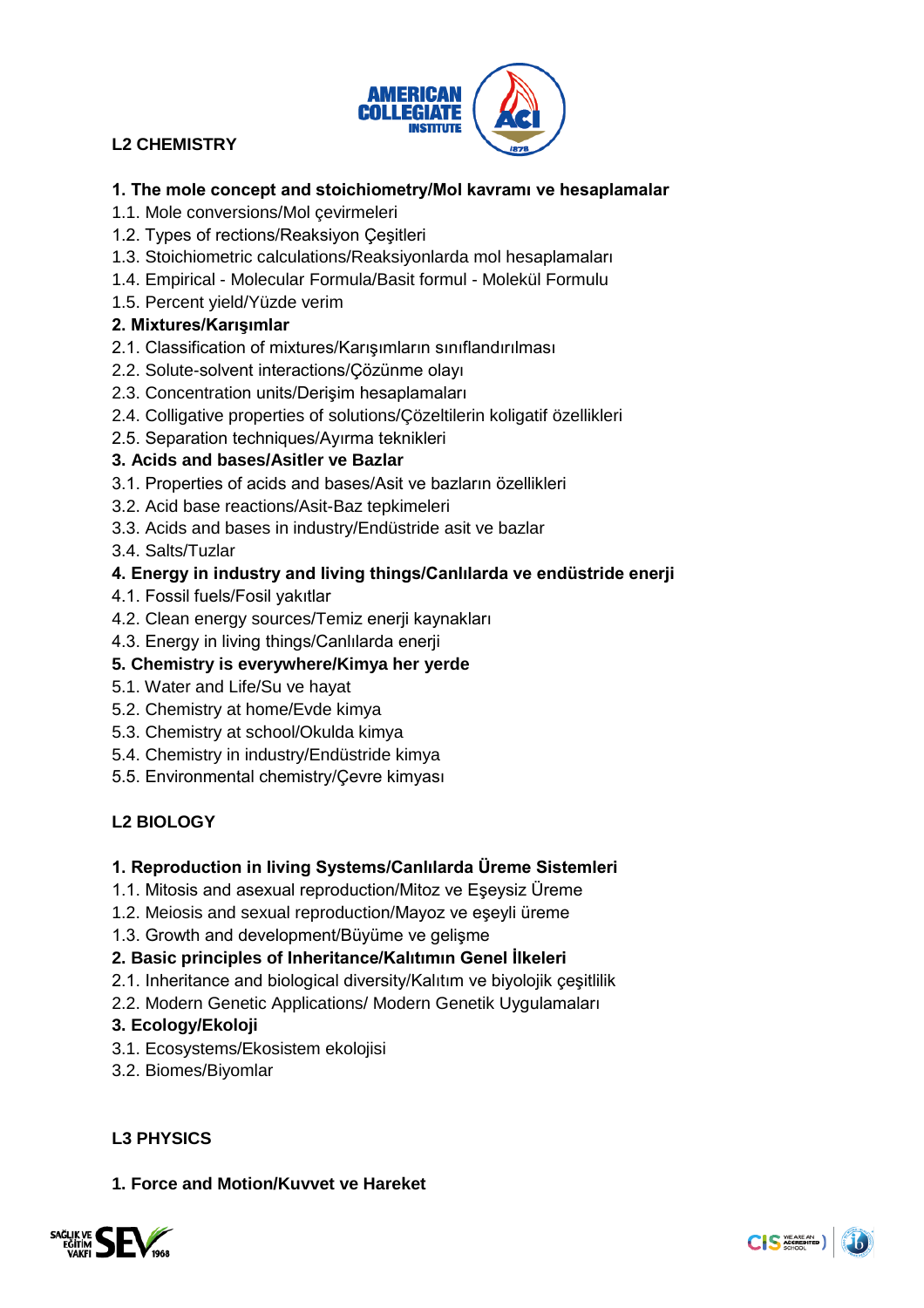

- 1.1 Vectors/Vektörler
- 1.2 Relative motion/Bağıl hareket
- 1.3 Newton's Laws of Motion/Newton'un hareket yasaları
- 1.4 Motion with constant acceleration in one dimension/Bir boyutta sabit ivmeli hareket
- 1.5 Motion in two dimension/İki boyutta hareket
- 1.6 Energy and Motion/Enerji ve hareket
- 1.7 Impulse and Linear Momentum/Itme ve momentum
- 1.8 Torque/Tork
- 1.9 Equilibrium/Denge

#### **2. Electricity and Magnetism/Elektrik ve Manyetizma**

- 2.1 Electric Force and Field/Elektriksel kuvvet ve alan
- 2.2 Electric potential/Elektriksel potansiyel
- 2.3 Uniform electric field and capacitance/Düzgün Elektrik alan ve sığa
- 2.4 Magnetism and electromagnetic induction/Manyetizma ve elektromanyetik induksiyon
- 2.5 Alternating Current/Alternatif akım
- 2.6 Transformers/Transformatörler

## **L3 CHEMISTRY**

#### **1. Modern Atomic Theory/Modern Atom Teorisi**

- 1.1. History of atom and first atomic models/Atom modellerinin tarihçesi
- 1.2. Quantum model of the atom/Atomun quantum modeli
- 1.3. Periodic table and electron configuration/Periyodik tablo ve elektron dizilimi
- 1.4. Periodic trends/Periyodik özellikler
- 1.5. s, p, d, f blocks in periodic table/Periyodik tabloda s,p,d,f blokları
- 1.6. Oxidation states/Yükseltgenme basamağı
- 1.7. Naming Compounds/**(10th grade review)/**Bileşiklerin isimlendirilmesi (10. Sınıf tekrar)

## **2. Stoichiometric Relationships & Calculations/ (10th grade review)/Kimyasal**

## **Reaksiyonlarda hesaplamalar (10. Sınıf tekrar)**

- 2.1.Mole Concept /Mol Konusu
- 2.2. Empirical and molecular formulas/Basit ve Molekül Formuller
- 2.3. Chemical reactions and their equations/Kimyasal reaksiyonlar ve eşitlikler
- 2.4. Stoichiometric calculations/Kimyasal reaksiyonlarda hesaplamalar

## **3. Gas State of Matter/Maddenin Gaz Hali**

- 3.1. Properties of gases/Gazların genel özellikleri
- 3.2. Ideal gas law/İdeal gaz kanunu
- 3.3. Kinetic molecular theory of gases/Gazların kinetik teorisi
- 3.4. Chemical reactions in gases/Gazlarda kimyasal reaksiyonlar
- 3.5. Real gases/Gerçek gazlar
- 3.6. Gas mixtures/Gaz karışımları

## **4. Energy in Chemical Reactions/Kimyasal Reaksiyonlarda Enerji**

- 4.1. System and environment/Sistem ve Çevre
- 4.2. Heat, mechanical work and internal energy/Isı mekanik is ve iç enerji
- 4.3. First Law of thermodynamics/Termodinamiğin 1. kanunu
- 4.4. Entropy/Entropi
- 4.5. Third Law of thermodynamics/Termodinamiğin 3. Kanunu

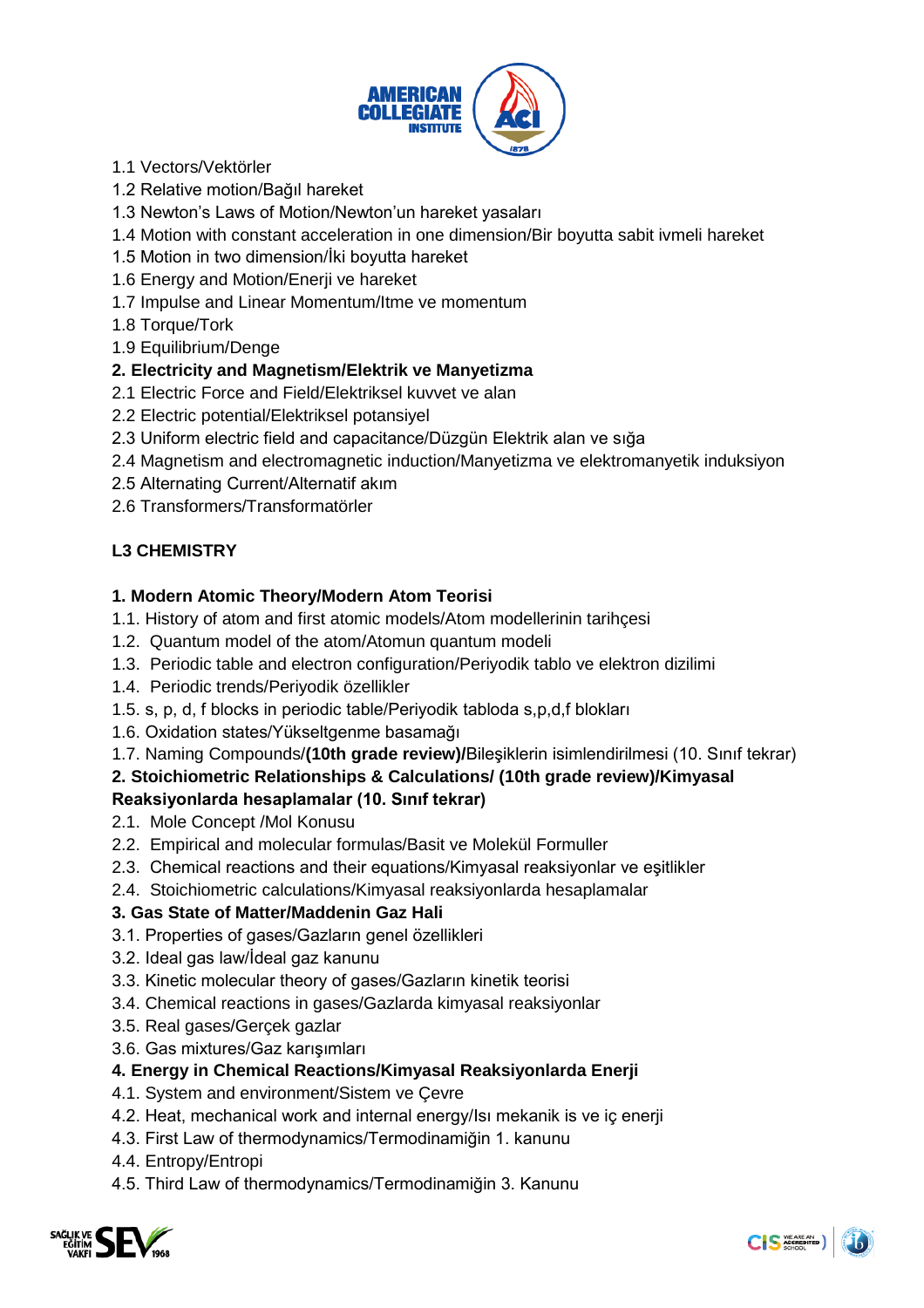

# **5. Rate and Equilibrium/Kimyasal Reksiyonlarda Hız ve Denge**

- 5.1. Collision theory/Çarpışma teorisi
- 5.2. Rate in chemical reactions/Kimyasal reaksiyonlarda hız
- 5.3. Equilibrium in chemical reactions/Kimyasal reaksiyonlarda denge
- 5.4. Factors effecting equilibrium/Dengeyi etkileyen faktörler
- 5.5. Acid base equilibria/Asit-Baz dengesi
- 5.6. Solubility Equilibria/Çözünürlük dengesi

# **L3 BIOLOGY**

#### **1. Energy Metabolisms/Enerji Dönüşümleri**

- 1.1. Anaerobic Respiration/Oksijensiz Solunum
- 1.2. Photosynthesis/Fotosentez
- 1.3. Chemosynthesis/Kemosentez
- 1.4. Aerobic Respiration/Oksijenli Solunum

#### **2. Human Physiology/İnsan Fizyolojisi**

- 2.1. Nervous System, Sensory Organs/Sinir Sistemi, Duyu Organları
- 2.2. Endocrine System/Endokrin Sistem
- 2.3. Cardiovascular System/Dolaşım Sistemi
- 2.4. Immune System/Bağışıklık Sistemi
- 2.5. Respiratory System/Solunum Sistemi
- 2.6. Digestive System/Sindirim Sistemi
- 2.7. Urinary System/Boşaltım sistemi
- 2.8. Skeletal and Muscular Systems/Destek ve Hareket Sistemi

# **L4 FİZİK**

- 1.Düzgün çembersel hareket
- 2.Basit Harmonik hareket
- 3.Dalga mekaniği
- 4.Atom fiziğine giriş ve radyoaktivite
- 5. Modern fizik

# **L4 KİMYA**

## **1. Kimya ve Elektrik**

- 1.1. İndirgenme-yükseltgenme tepkimelerinde istemlilik ve elektrik akımı
- 1.2. Elektrotlar ve elektrokimyasal hücreler
- 1.3. Ne neyi yükseltger/indirger?
- 1.4. Kimyasallardan elektrik üretimi
- Galvanik piller
- Lityum pilleri
- Aküler
- 1.5. Elektroliz

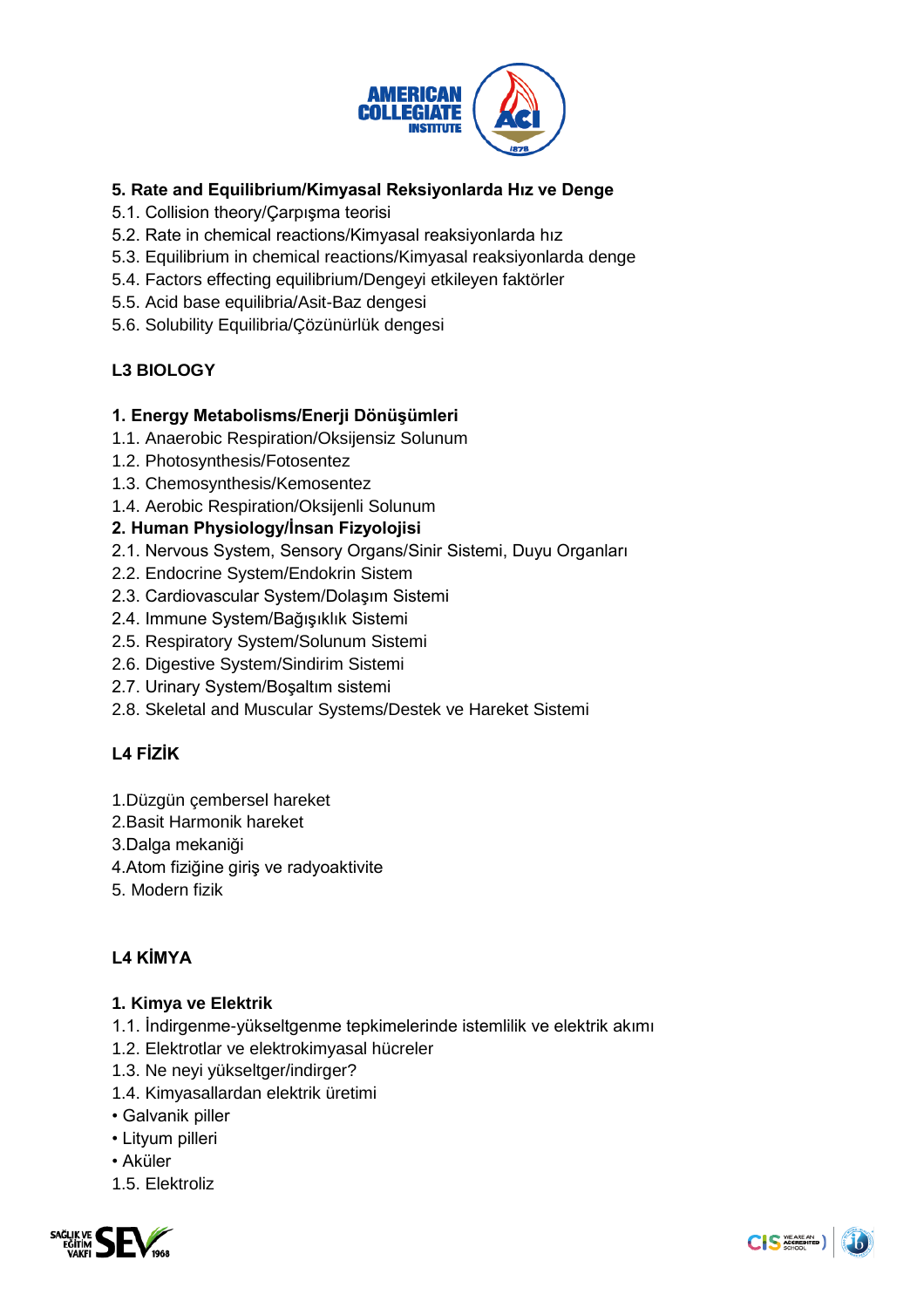

- Faraday yasaları
- Elektroliz örnekleri
- 1.6. Korozyon

## **2. Karbon Kimyasına Giriş**

- 2.1. Anorganik ve organik bileşikler
- 2.2. Doğada karbon
- 2.3. Lewis formülleri
- 2.4. Hibritleşme- Molekül geometrileri
- Çoklu bağlar

#### **3. Organik Bileşikler**

- 3.1. Hidrokarbonlar
- Alkanlar
- Alkenler
- Alkinler
- Aromatik bileşikler
- 3.2. Alkoller
- 3.3. Eterler
- 3.4. Aminler
- 3.5. Karbonil bileşikleri
- Aldehitler ve ketonlar
- 3.6. Karboksilik asitler
- 3.7. Karboksilik asit türevleri
- Esterler
- Amidler
- 3.8. Çok fonksiyonlu bileşikler
- Aminoasitler
- Karbohidratlar

## **4. Hayatımızda Kimya**

- 4.1. Petrol rafinasyonu
- 4.2. Yağ üretimi
- 4.3. Margarinler
- 4.4. Yüzey aktif maddeler
- 4.5. Polimerler
- 4.6. Biyomoleküller

# **BİYOLOJİ**

## **1. Genden Proteine**

- 1.1. Nükleik asitlerin keşfi ve önemi
- 1.2. Genetik şifre ve protein sentezi

## **2. Bitki Biyolojisi**

- 2.1. Bitkilerin yapısı, büyüme ve hareket
- 2.2. Bitkilerde madde taşınması
- 2.3. Bitkilerde eşeyli üreme

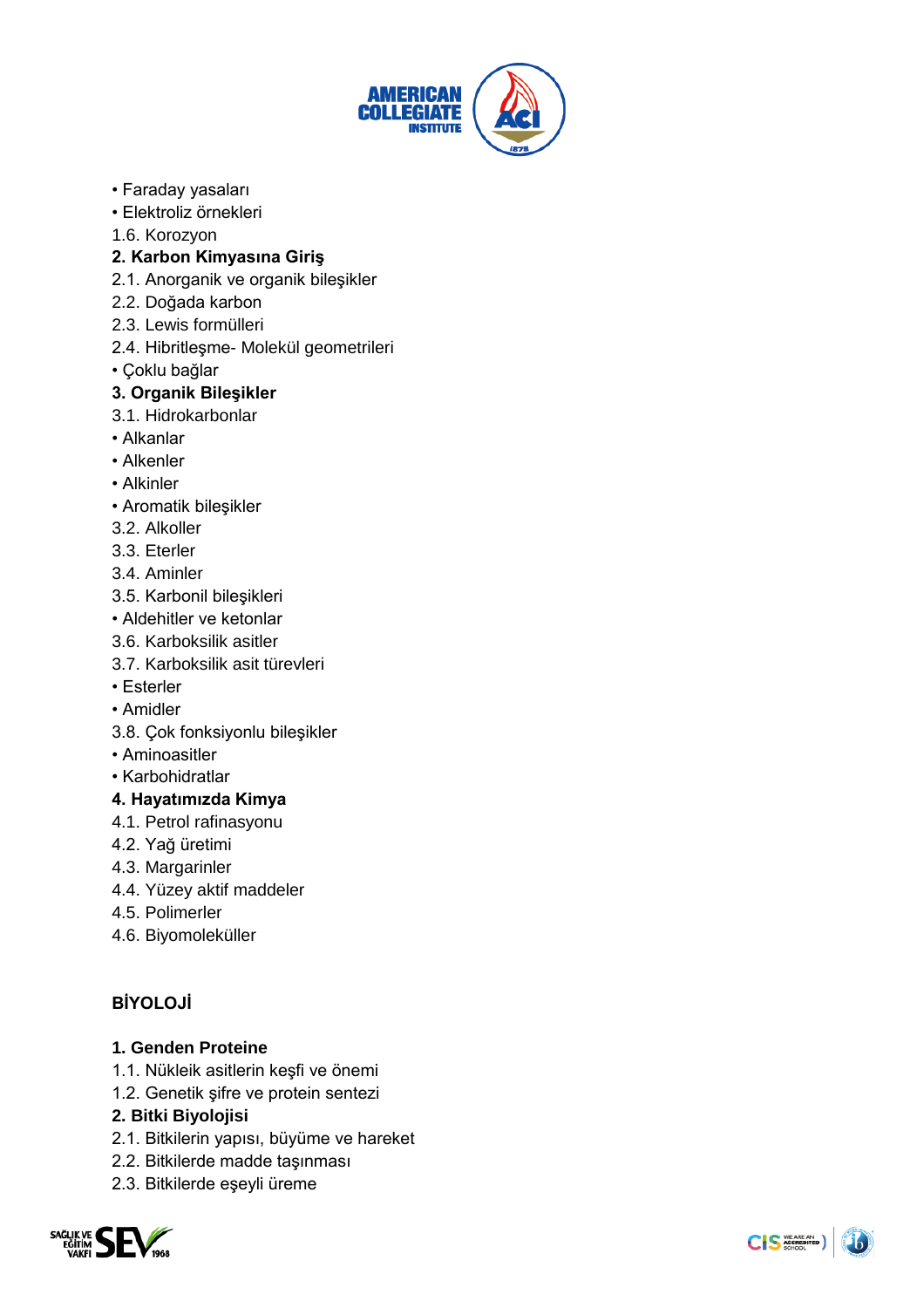

## **3. Komünite ve Populasyon Ekolojisi**

- 3.1. Komünite ekolojisi
- 3.2. Populasyon ekolojisi

## **4. Hayatın Başlangıcı ve Evrim, Davranış**

- 4.1. Hayatın başlangıcı
- 4.2. Evrim
- 4.3. Davranış

# **IB COURSES**

# **L3 IB HL PHYSICS**

## **1. Measurements and Uncertainties**

- 1.1 Measurements in physics/Fizikte ölçme
- 1.2 Uncertainties and errors/Belirsizlik ve hata
- 1.3 Vectors and scalars/Vektörel ve skaler büyüklükler

## **2. Mechanics**

- 2.1 Motion/ Hareket
- 2.2 Forces/Kuvvetler
- 2.3 Work, Energy and Power/İş, Enerji ve Güç
- 2.4 Momentum and Impulse/Momentum ve İtme

## **3. Electricity and magnetism**

- 3.1 Electric fields/Elektrik Alanı
- 3.2 Heating effect of electric currents/Elektriğin Isı etkisi
- 3.3 Electric cells/Piller
- 3.4 Magnetic fields/Manyetik Alan

## **4. Fields**

- 4.1 Describing fields/Alan çeşitleri
- 4.2 Fields at work/Alanda yapılan iş

## **5. Electromagnetic Induction**

- 5.1 Electromagnetic Induction/Elektomanyetik Indüksiyon
- 5.2 Transmission of power/Transformatörler ve Güç Transferi
- 5.3 Capacitance/Kapasitörler

# **L3 IB SL CHEMISTRY**

## **11. Measurement and Data Processing/ Ölçüm ve Data Analizi**

- 11.1. Uncertainties and errors in measurement and results/Belirsizlik ve hata ölçümü
- 11.2. Graphical techniques/Grafik teknikleri

## **2. Atomic Structure/ Atom Yapısı**

- 2.1. The nuclear atom/Çekirdek Kimyası
- 2.2. Electron configuration/Elektron Dizilimi

## **3. Periodicity**

- 3.1. Periodic table/Periyodik Tablo
- 3.2. Periodic trends/Periyodik Özellikler
- **4. Chemical Bonding and Structure/ Kimyasal Bağlar**

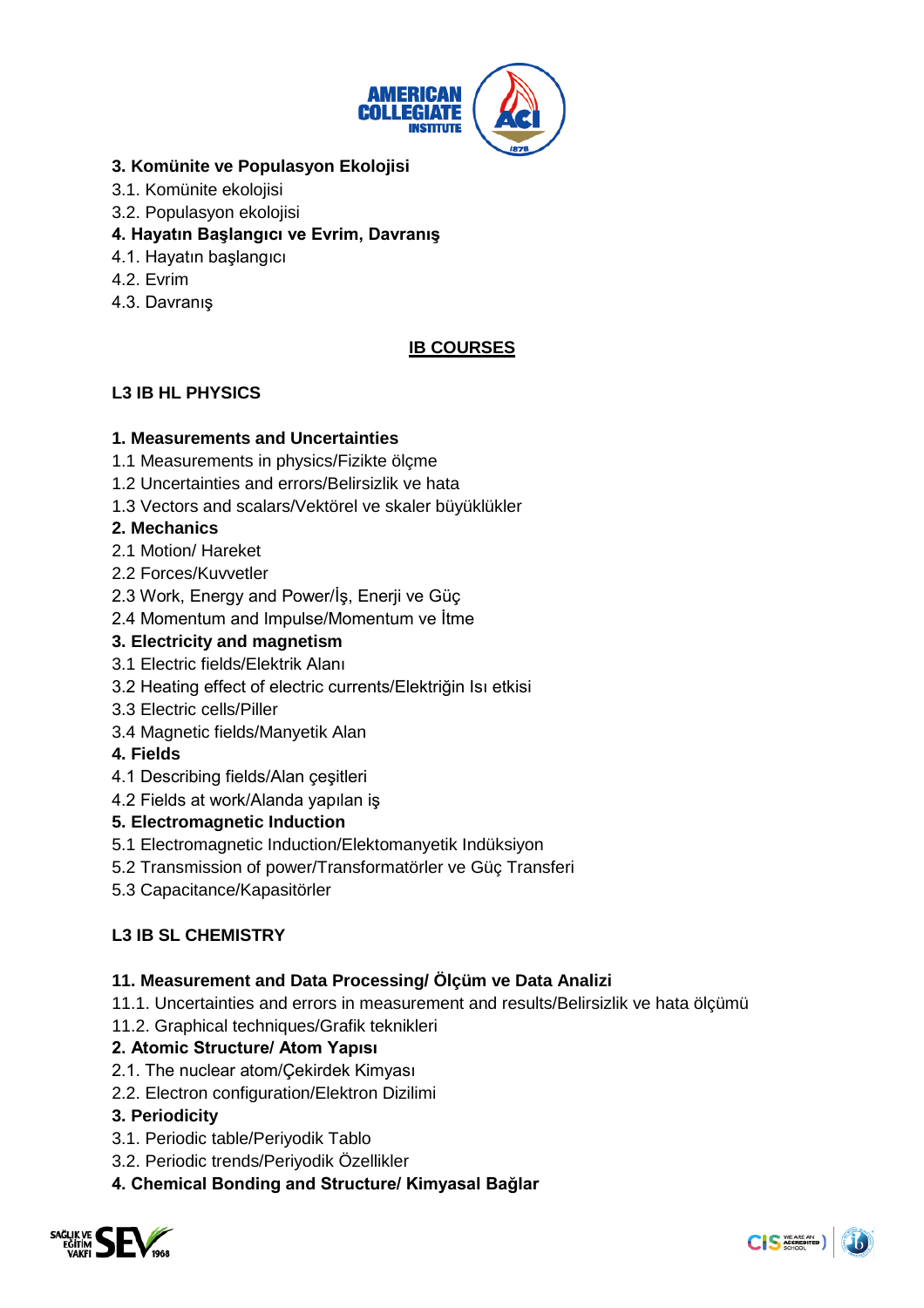

- 4.1. Ionic bonding and structure/İyonik bağ ve yapısı
- 4.2. Covalent bonding/Kovalent Bağ
- 4.3. Covalent structures/Kovalent Yapılar
- 4.4. Intermolecular forces/Moleküller arası kuvvetler
- 4.5. Metallic bonding/Metalik bağ

### **1. Stoichiometric relationships**

- 1.1. Introduction to particulate nature of matter and chemical change/Maddenin parçacıklı
- yapısı ve kimyasal değişimlere giriş
- 1.2. The mole concept/Mol kavramı
- 1.3. Reacting masses and volumes/Reaksiyonlarda kütle ve hacim

## **5. Energetics and Thermochemistry/ Kimyasal Tepkimelerde enerji**

- 5.1. Measuring energy changes/Reaksiyonlarda enerji
- 5.2. Hess's law/Hess Yasası
- 5.3. Bond enthalpy/Bağ enerjisi

## **6. Chemical KineticsTopic/ Kimyasal Tepkimelerde Hız**

6.1. Collision theory and rates of reaction/Çarpışma teorisi ve reaksiyon hızı

## **7. Equilibrium/ Denge**

7.1. Equilibrium/Denge

## **8. Acids and Bases/ Asit ve Bazlar**

- 8.1. Theories of acids and bases/Asit-baz teorileri
- 8.2. Properties of acids and bases/Asit ve bazların genel özellikleri
- 8.3. The pH scale/pH kavramı
- 8.4. Strong and weak acids and bases/Güçlü ve zayıf asitler-bazlar

## **L3 IB HL BIOLOGY**

#### **1. Cell Biology/Hücre Biyolojisi**

- 1.1. Introduction to cells/Hücreye giriş
- 1.2. Ultrastructure of cells/Hücrelerin detaylı yapısı
- 1.3. Membrane structures/Zar yapıları
- 1.4. Membrane transport/Hücre zarında taşıma
- 1.5. The origin of cells/Hücrelerin kökeni
- 1.6. Cell division/Hücre bölünmesi

## **2. Molecular Biology/Moleküler Biyoloji**

- 2.1. Molecules to metabolism/Moleküllerden Metabolizmaya
- 2.2. Water/Su
- 2.3. Carbohydrates and Lipids/Karbonhidratlar ve yağlar
- 2.4. Proteins/Proteinler
- 2.5. Enzymes/Enzimler
- 2.6. Structure of DNA and RNA/DNA ve RNA'nın yapısı
- 2.6.1. DNA structure and replication/DNA yapısı ve replikasyonu

2.7. DNA Replication, transcription and translation/DNA Replikasyonu, transkripsiyonu ve translasyonu

2.7.1. Transcription and gene expression/Transkripsiyon ve gen ifadesi

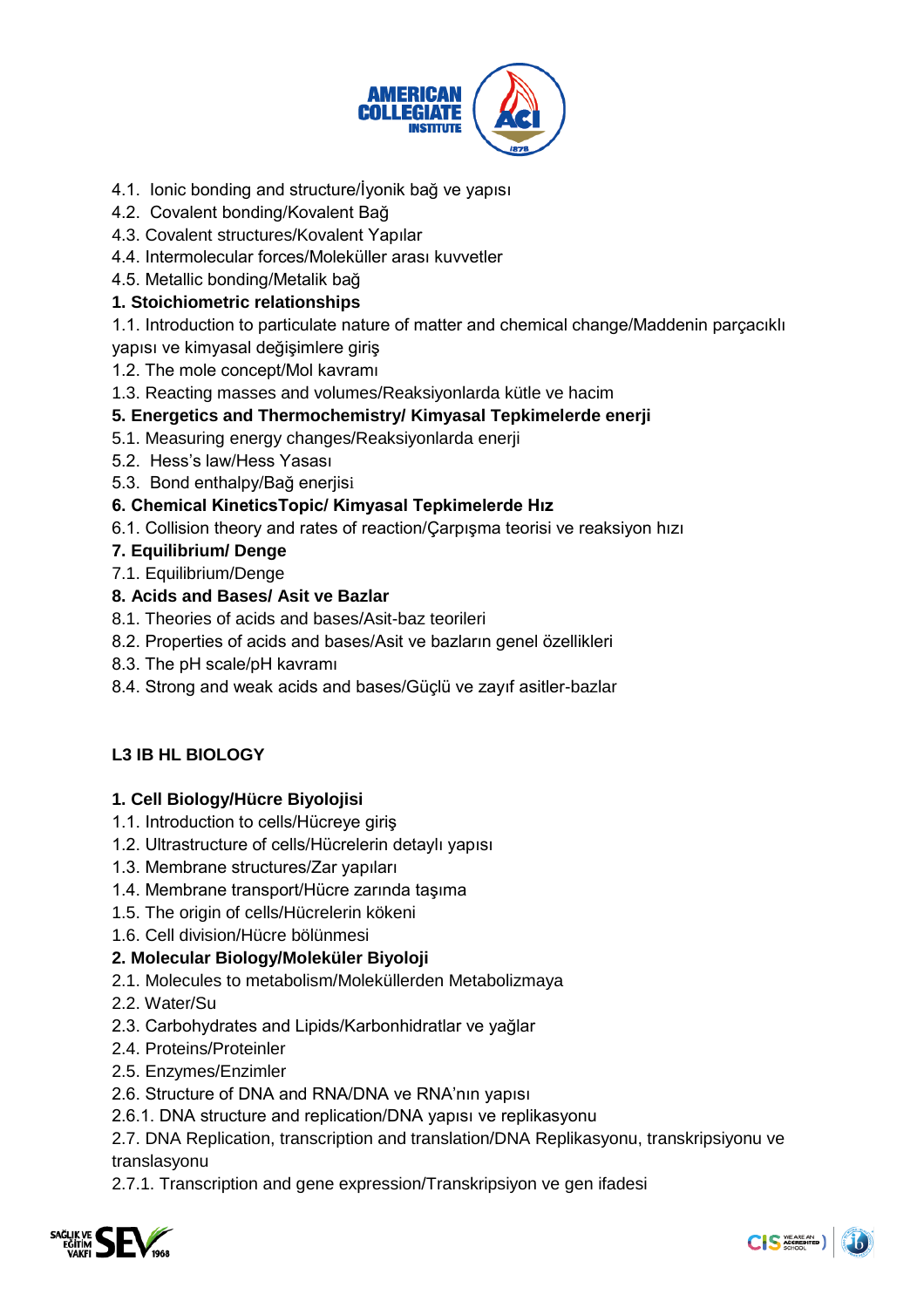

- 2.7.2. Translation/Translasyon
- 2.8. Cell Respiration/Hücresel Solunum
- 2.8.1. Metabolism/Metabolizma
- 2.8.2. Cell Respiration/Hücresel Solunum detay
- 2.9. Photosynthesis/Fotosentez
- 2.9.1. Photosynthesis/Fotosentez detay

## **3. Genetics/Genetik**

- 3.1. Genes/Genler
- 3.2. Chromosomes/Kromozomlar
- 3.3. Meiosis/Mayoz
- 3.3.1. Meiosis/Mayoz detay
- 3.4. Inheritance/Kalıtım
- 3.4.1. Inheritance/Kalıtım detay
- 3.5. Genetic modification and biotechnology/Genetik modifikasyon ve biyoteknoloji
- 3.6. Gene pool and speciation/Gen havuzu ve türleşme

# **4. Evolution and Biodiversity/Evrim ve Biyoçeşitlilik**

- 4.1. Evidence for evolution/Evrimin Kanıtları
- 4.2. Natural selection/Doğal Seçilim
- 4.3. Classification of biodiversity/Sınıflandırma ve Biyoçeşitlilik
- 4.4. Cladistics/Kladistik

## **5. Ecology/Ekoloji**

- 5.1. Species, communities and ecosystems/Türler, komüniteler ve ekosistemler
- 5.2. Energy flow/Enerji akışı
- 5.3. Carbon cycling/Karbon döngüsü
- 5.4. Climate change/İklim değişikliği

# **L3 IB ESS**

**1.** Foundations of environmental systems and societies/Çevresel sistemler ve toplulukların temelleri

- **2.** Ecosystems and ecology/Ekosistemer ve ekoloji
- **3.** Biodiversity and conservation/Biyoçeşitlilik ve koruma

**4.** Water and aquatic food production systems and societies/Su ve sucul besin üretim sistemleri ve topluluklar

# **L4 IB HL PHYSICS**

## **1. Circular Motion and the Law of Gravitation/ Dairesel Hareket ve Çekim Yasaları**

- 1.1. Circular Motion/Dairesel Hareket
- 1.2. The Law of gravitation/Çekim Yasaları

## **2. Atomic and Particle Physics/ Atom ve Parçacık Fiziği**

- 2.1. Discrete Energy Levels and Radioactivity/Enerji Seviyeleri ve Radyoaktivite
- 2.2 Nuclear Reactions/Nucleer Reaksiyonlar
- 2.3. Particle Physics/Parçacık Fiziği
- 2.4. Photoelectric Effect/Fotoelektrik

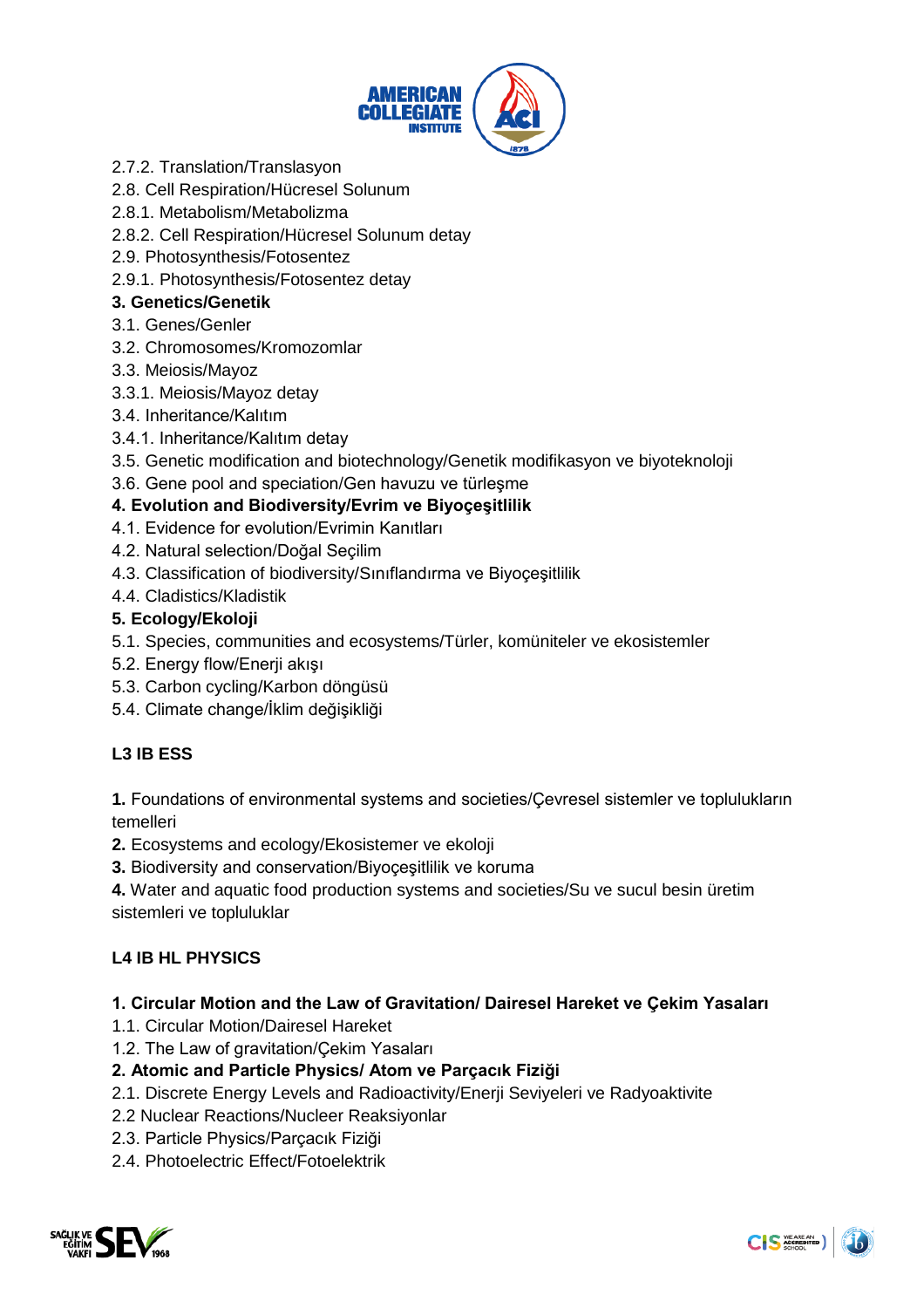

# **3. Dalgalar/ Waves**

- 3.1. Wave Characteristic/Dalga Karakteri
- 3.2 Standing waves/Kararlı Dalgalar
- 3.3 Simple Harmonic Motion/Basit Harmonik Hareket
- 3.4. Interference/Girişim
- 3.5. Doppler Etkisi/Doppler Etkisi

## **4. Relativity/ Rölativite**

- 4.1. Lorentz Transformations/Lorentz Dönüşümleri
- 4.2. Spacetime diagram/Uzay-zaman diyagramı
- 4.3. Relativisitic Mechanics/Rölativisitik Mekanik

# **L4 IB SL CHEMISTRY**

## **1. Oxidation-Reduction Reactions/Yükseltgenme-indirgenme reaksiyonları**

- 1.1. Oxidation number method/Yükseltgenme basamağı
- 1.2. Half-reaction method/Yarı reaksiyon metodu

# **2. Electrochemistry/Elektrokimya**

2.1. Electrochemical cells/Elektrokimyasal piller

2.2. Elect. Cell rxns. And electromotive series of metals/Elektrokimyasal pil reaksiyonları ve metallerin reaktiflik sırası

2.3. Electrolysis reactions and products of electrolysis reactions/Elektroliz reaksiyonları ve ürünleri

## **3. Organic Chemistry//Organik kimya**

- 3.1 Classification of organic compounds/Organik bileşiklerin sınıflandırılması
- 3.2. Nomenclature, Physical and chemical Properties of Hydrocarbons/Hidrokarbonların

isimlendirilmesi, fiziksel ve kimyasal özellikleri

3.3 Aromatic stability/Aromatik kararlılık

3.4 Functional groups containing compounds; physical and chemical properties/ Bileşik içerikli fonksiyonel grupların fiziksel ve kimyasal özellikleri

## **4. Spectral Analysis/Spektral Analiz**

Spectroscopic identification of organic compounds/Organik bileşiklerin spektral analizi 4.1. Mass spectrometry/Kütle spektrometresi

4.2. Infrared spectrometry/

Kızılötesi spektrometre

4.3. Nuclear magnetic resonance spectrometry/Nükleer manyetik rezonans spektrometresi

# **5. Option Topics**

- A. Materials/Malzemeler
- B. Biochemistry/Biyokimya
- C. Energy/Enerji
- D. Medicinal/Tıbbi Kimya

\*HL For each topic

# **L4 IB HL BIOLOGY**

## **6. Human Physiology/İnsan Fizyolojisi**

6.1. Digestion and absorption/Sindirim ve emilme